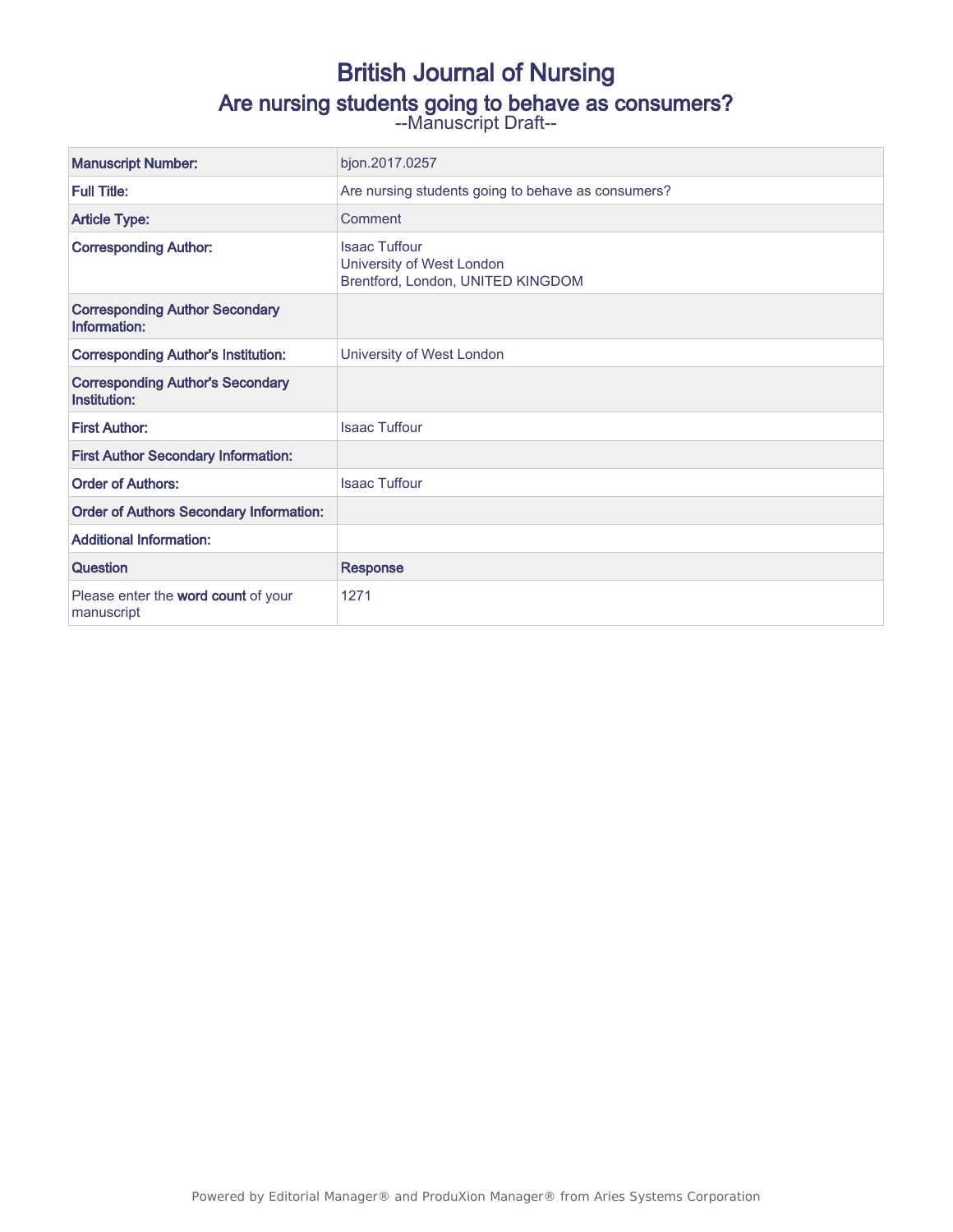#### **Introduction**

The 2017 academic year marked the inauguration of the policy to abolish the NHS bursary in BSc. pre-registration nursing courses. In its place, students are given access to loan and standard student support system through the Student Loans Company to cover the cost of their tuition fees and means-tested living costs (Glasper, 2016). In my opinion, the policy has almost entirely dissipated the unique selling point of attracting the rich demography into nursing training. In consequence, the NHS could be deprived of its novelty of 'melting pot' of richness and diversity of the workforce in the coming years. More importantly, there is increasing risk that the policy will change the behaviour of nursing students. Why did the government implement this drastic policy?

#### **Outcry**

Like a moth to a flame, the NHS bursary attracted students to the pre-registration nursing programmes. However, its abolition provoked anger among students, nursing professionals, politicians, and the public leading to series of demonstrations in England. It has been suggested that the policy is a cost cutting exercise to safeguard the government's austerity plan (Hamilton, 2016). Concerns that the policy will lead to shortfall in recruiting nursing students (Conlon and Ladher, 2015) has indeed come true. Statistical figures from UCAS suggests that interest in nursing-related courses in England slumped by 23 percent before the 2017 academic year (Alstrup, 2017).

Proponents for the abolition of the bursary argue that it was paltry and inflexible, and that the student loan will offer flexibility and boost students' expendable income (Glasper 2016; Kay 2016). Others have also argued that the policy is essentially pragmatic. Nursing, the argument goes, is a career with reasonable salaries and prospects, therefore the loan system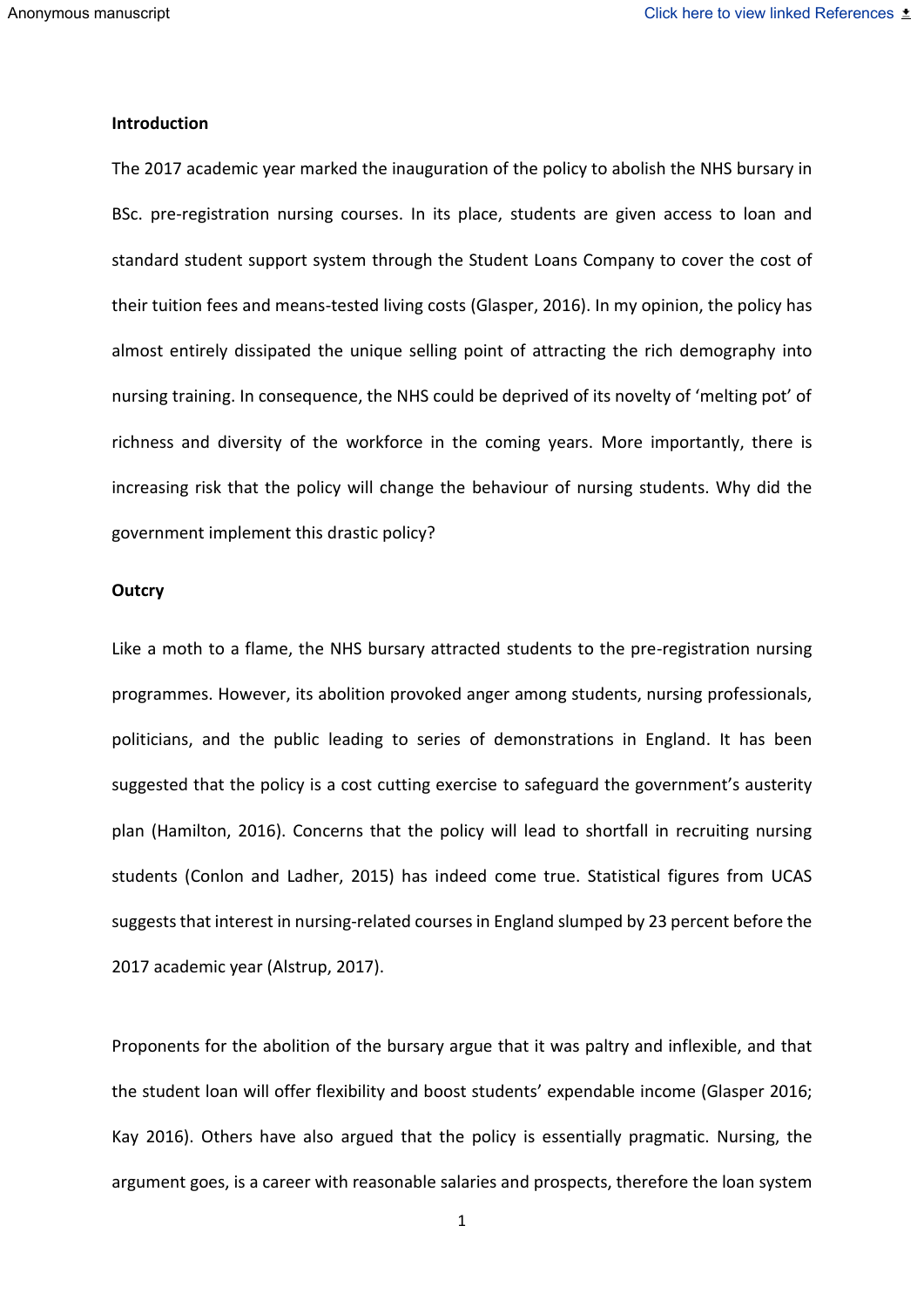is a worthwhile lifetime investment (Kay, 2016). I partially agree with this analysis. A recent review put nursing in the top half of the highest median earnings, five years after graduation (Britton, 2017). But this does not preclude the possibility of today's nursing students behaving as consumers.

#### **Nursing students as consumers**

Can universities charge tuition fees and still expect nursing students not to have any desire to change the current status quo? I can envisage scenarios where students express strong opinions as tuition-paying students and refuse to undertake certain tasks they perceive as condescending at clinical placements. In this situation, they would be exercising the perceived privileges conferred to them as consumers in a culture that values individual liberty. But many may perceive such behaviour as profoundly egotistical and rebellious that has no place in the nursing profession.

Whilst acting as consumers may be an aspiration for many, the expectations to conform to the Trust or placement policies will quash such dreams. Besides, the Nursing and Midwifery Council (NMC) Code (2015) of professional standards will continue to shape and reinforce nursing students' behaviours. Ironically, the NMC illuminates that "this Code reflects the world in which we live and work today". In my opinion, this statement is ambiguous and needs clarification. The reality of today's nursing students is that they are no longer receiving bursary. Instead, they are paying a whopping £9000 tuition fees for their education. Moreover, unlike many conventional university courses, pre-registration nursing students spend 50 percent of the course hours in clinical areas. Commuting to these places cost time and money. The NHS student bursary was thus, students' main subsistent income. So, the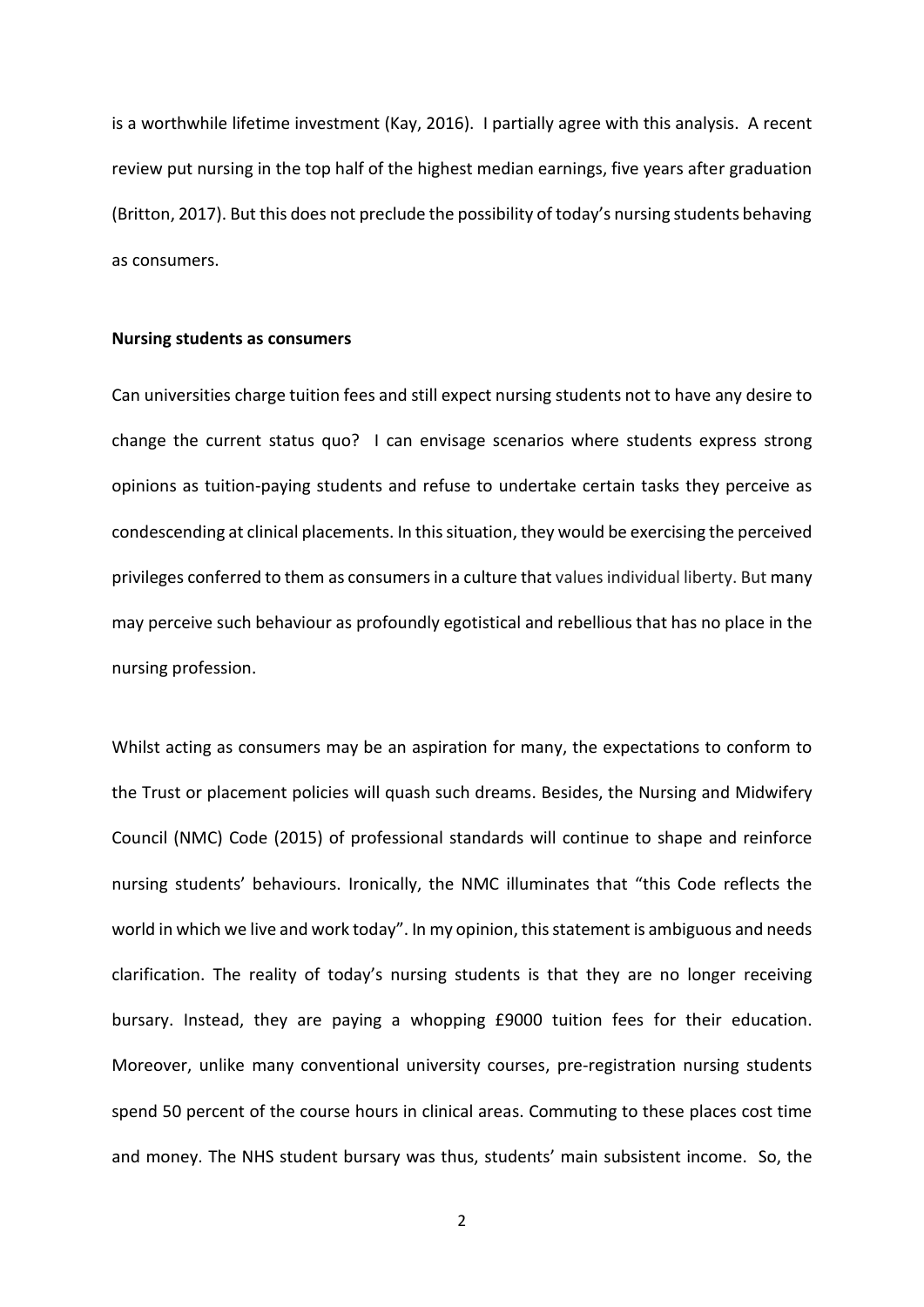conundrum is to have conditions that reflect their world. The legitimate questions that certainly need to be asked are: Should nursing programmes be redesigned to consider the recent dramatic changes in course funding? Should students only work weekdays and normal working hours when in clinical placements to allow them to toil elsewhere to supplement their paltry incomes?

#### **But students are not consumers**

If we accept the argument that nursing students are consumers, then nursing colleges and clinical areas ought to be providing services for them. But, I do not believe that paying tuition fees is equivalent to say, buying a laptop or Television from a high street shop that automatically elevates buyers to consumer status thus, making them eligible to return their products, get refund or have access to after sales service. The opposite is true in higher education. Once students quit a nursing course, they cannot get tuition fees refund instead, they would be expected to refund any accrued student loans. Moreover, it is prudent for nursing students to unequivocally understand that tuition fees do not automatically mean that they are 'paying' to get degrees. In academic standings, degrees are 'awarded' after meeting the academic requirements, they are not 'paid' for. The tuition fees only grant students access to university facilities- lecturers, personal tutors, library, computers, databases, lecture theatres, simulation centres, clinical placements, and so on. In return, students are required to sufficiently engage with the university system to be awarded degrees after meeting requirements – degrees are not given on a silver platter. Attending university supplies a close analogy to paying to go to the gym to lose weight. It requires self-discipline to meet targets. Same applies to, studying for a degree at the university.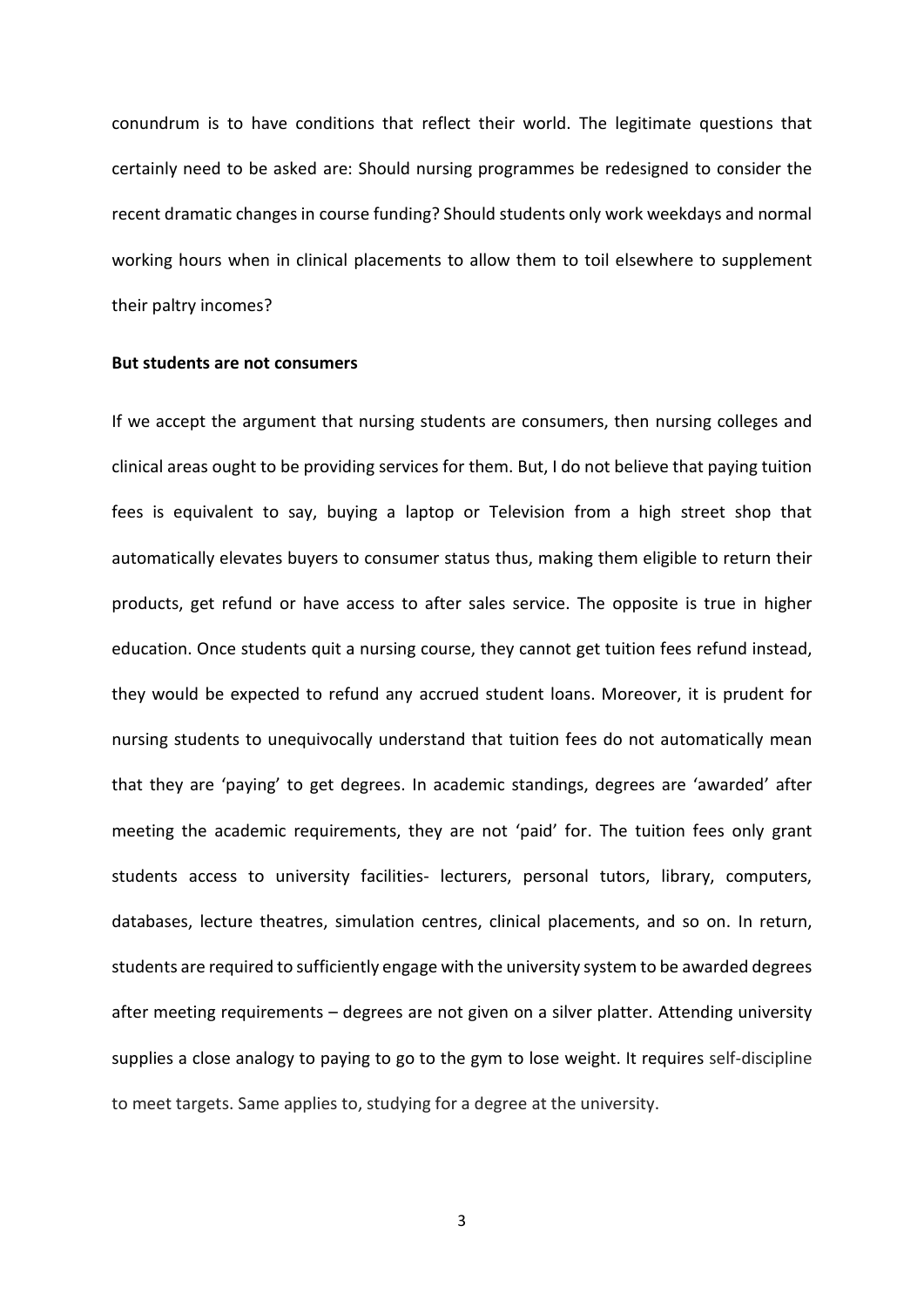#### **Marketisation**

Some commentators have speculated that tuition fees will permit universities to treat nursing programmes as profit making businesses (Osborne, 2016). I sympathise with this view**.** Take for example, the college of nursing I work with. The importance of personal tutoring is vehemently sold to all academics to enhance student experience and maximise their learning potentials. Whilst this is partially motivated by the Teaching Excellence Framework (TEF) to improve high quality teaching, I suspect that the real motive behind the strategy is the anxiety that high attrition rate of students will cost the university millions of pounds. I dare argue that it is financial motives driving these marketing strategies at the nursing colleges.

### **Mollycoddling**

Overall, there seems to be some evidence to indicate that introduction of tuition fees has led to of marketisation of nursing courses and mollycoddling of students. For example, it was made bare from a recent brief from my own college of nursing that the college has a very high student appeal rate, and the directive was for lecturers to be flexible in granting student requests for extensions of coursework. Furthermore, lecturers have been advised to use terminology such as 'non-engagement' instead of 'non-attendance' to lectures. The semantics is clear, that the onus of responsibility is on the university lecturers not the students as learners. It appears to me that the college has developed an insatiable appetite for satisfying its student consumers. Moreover, smart customer communications have been formulated to satisfy the ever-increasing demanding student consumer in the wake of introduction of tuition fees in nursing education. It is not surprising that these changes are causing pandemonium and burnout among lecturers.